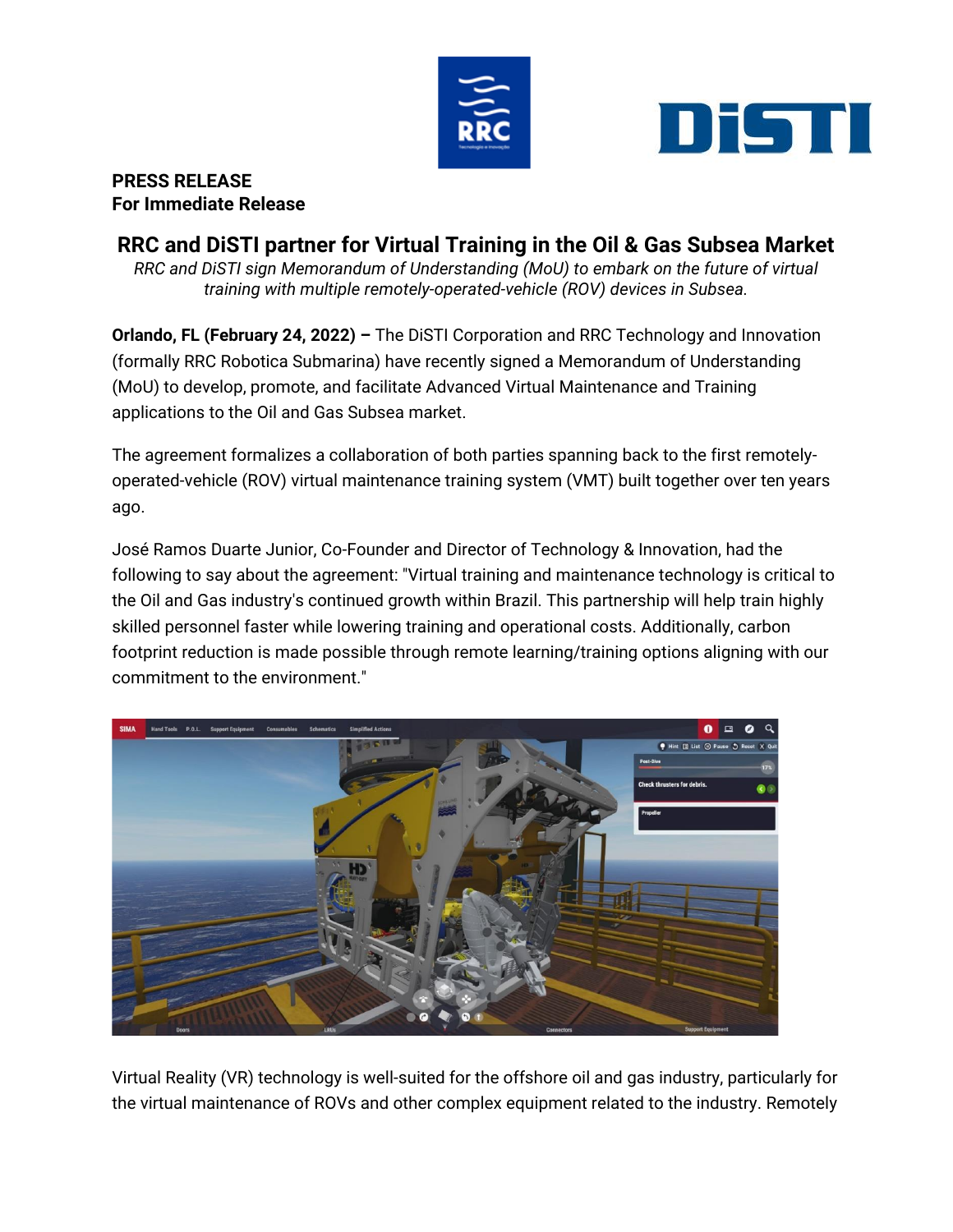operated vehicles facilitate the development of oil and gas resources in deeper water. By enabling access to areas that divers could not safely reach, they extended capabilities for handling more complex situations and operations in deeper water.

The partnership between DiSTI and RRC will continue to develop realistic simulations that allow a trainee to make mistakes, sometimes of the life-threatening variety, and experience the outcomes with no serious repercussions. Virtual training solutions can log metrics on the accuracy, time, errors, and completion percentage with the software during training reviewed with the training managers. This approach allows users and trainers to establish pass/fail criteria more accurately. Furthermore, these technologies allow companies to track and trend retention rates performance and identify gaps in the training program.

"We have had the privilege of working with RRC since 2011. We are honored to form a tighter alliance to bring DiSTI's Virtual Training expertise to the Oil and Gas Subsea markets," stated John Hayward, CEO of DiSTI.

Virtual training solutions allow companies to address the growing knowledge gap in the Oil and Gas, and Subsea industry. Leveraging new technology will help attract top talent, lower costs improve safety and efficiencies while further growing market share.

To learn more about Oil and Gas Subsea virtual training solutions, please contact [sales@disti.com](mailto:sales@disti.com)

# # #

## **About The DiSTI Corporation**

The DiSTI Corporation is the world's leading provider of 3D virtual training solutions and graphical user interface software. DiSTI's VE Studio is the world's leading virtual training development platform for managing the creation of complex 3D virtual environments for use on desktop, mobile, and virtual and augmented reality training applications. Visit [www.disti.com](http://www.disti.com/) to learn more.

## **About RRC**

RRC Technology & Innovation is a 100% Brazilian company that once again brings innovative and digitized solutions to the Oil and Gas market in Brazil, reinforcing its proposal for collaboration through entrepreneurship and commitment to the development for the sector. RRC leads, through its proactive and innovative initiatives and its ability to bring international partnerships, the transfer of cutting-edge technology for operations and advanced maintenance of highly complex equipment for oil and gas exploration in Brazil. Visit: [www.rrcrobotica.com.br](http://www.rrcrobotica.com.br/) more details.